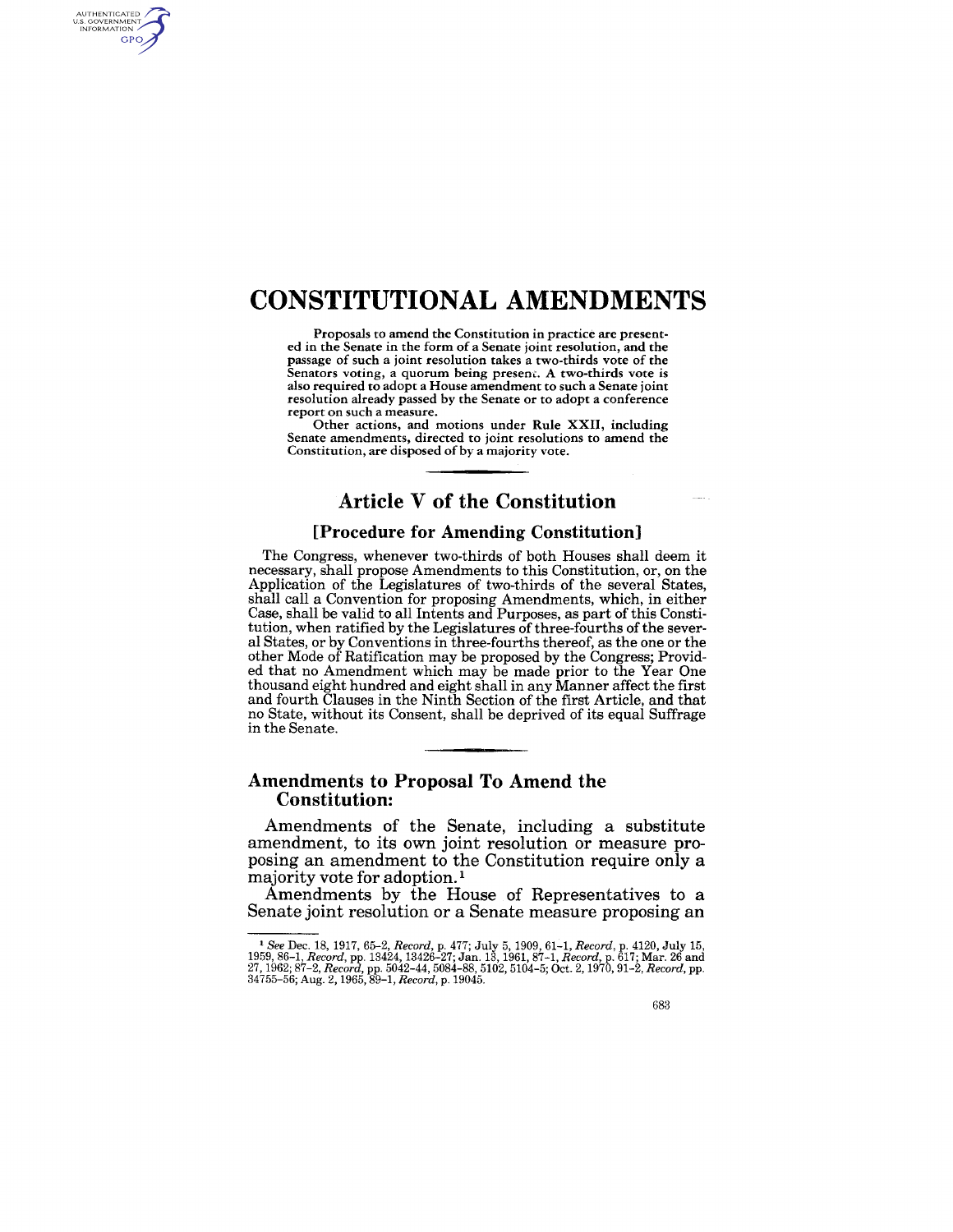amendment to the Constitution require a two-thirds vote for adoption,<sup>2</sup> but may be by voice vote.<sup>3</sup>

A joint resolution proposing an amendment to the Constitution may be amended by a substitute amendment striking out all after the resolving clause and inserting in lieu thereof legislative or statutory provisions; if agreed to, this would completely eliminate the proposal to amend the Constitution; and the adoption of both the amendment and the passage of the joint resolution, as amended, would require only a majority vote; an amendment to accomplish this end would have to embody a complete substitute for the substance of the proposed Constitutional amendment, since the vehicle could not embody both statutory provisions and a proposed amendment to the Constitution. <sup>4</sup>

An amendment in the nature of a substitute proposing to strike out all after the resolving clause of a joint resolution, which proposes to amend the Constitution, and insert in lieu thereof legislative or statutory provisions is in order; 5 likewise, a joint resolution proposing legislative or statutory provisions may be amended by the adoption of a substitute amendment striking out all after the resolving clause with language proposing an amendment to the Constitution. 6

It is not in order to offer the text of a proposed Constitutional amendment as a substitute for a simple Senate resolution. <sup>7</sup>

## **Conference Report on Proposals To Amend the Constitution:**

The adoption of a conference report on a measure which proposes an amendment to the Constitution requires a two-thirds vote. 8

<sup>&</sup>lt;sup>2</sup> See Dec. 18, 1917, 65-2, Record, p. 477; July 5, 1909, 61-1, Record, p. 4120, July 15, 1959, 86-1, Record, pp. 1342 4, 13426-27; Jan 13, 1961, 87-1, Record, p. 617; Mar. 26 and 27, 1962, 87-2, Record, pp. 5102, 5102,

<sup>&</sup>lt;sup>4</sup> Jan. 25, 1950, 81–2, *Record*, pp. 871–72.<br><sup>5</sup> *See* Feb. 2, 1960, 86–2, *Record*, pp. 1747–48.<br><sup>6</sup> Jan. 13, 1961, 87–1, *Record*, p. 671; Mar. 26 and 27, 1962, 87–2, *Record*, pp. 5042–44,<br>5084–88, 5102, 5104–5.

<sup>7</sup> Jan. 21, 1932, 72-1, *Record,* p. 2414. 8 Mar. 2, 1932,72-1, *Record,* p. 5086; *see* July 6, 1965,89-1, *Record,* p. 15595.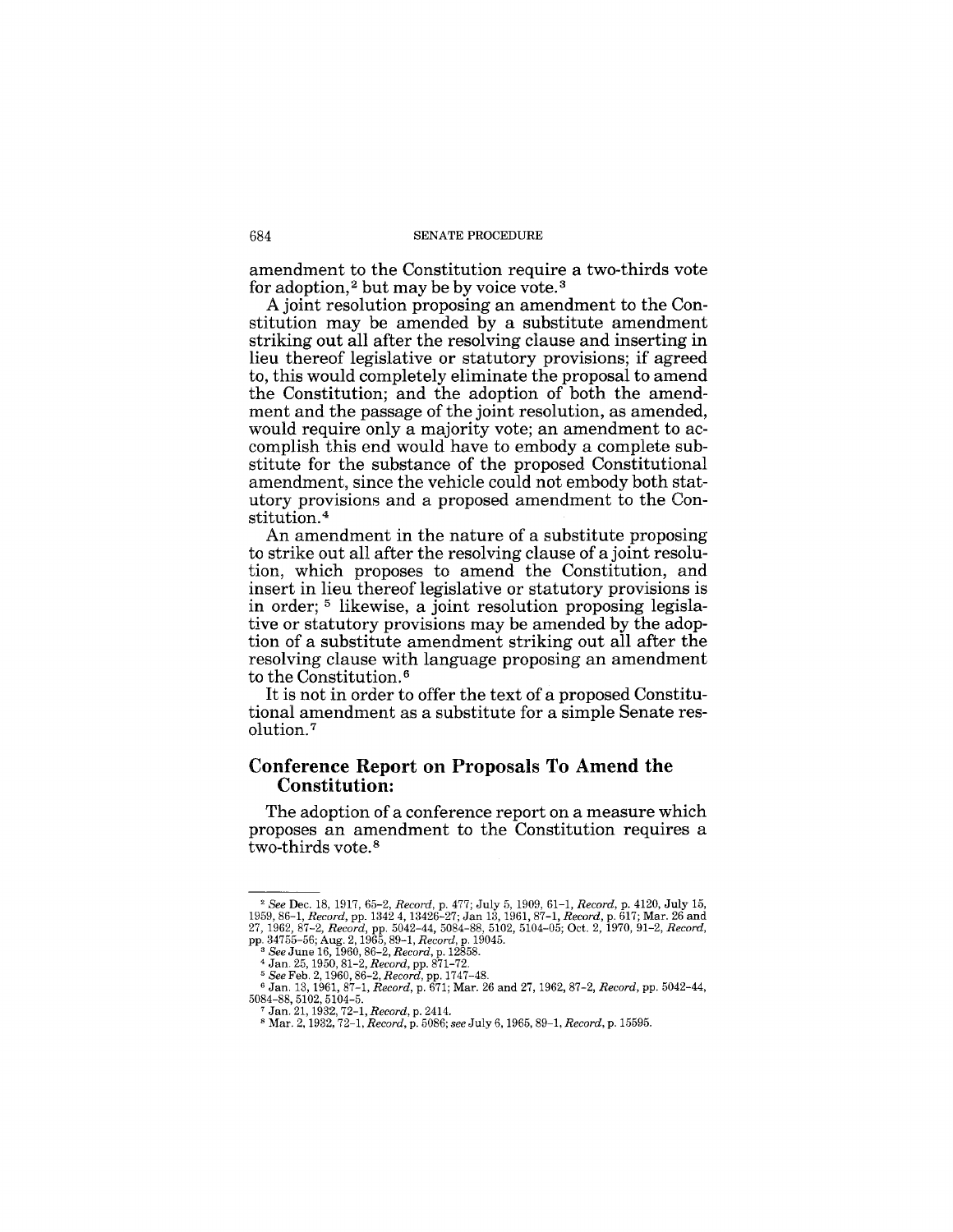#### **Constitutional Questions:**

*See also* "Constitutionality of Amendments," pp. 52-54, 683-686, 1215-1216.

Under the uniform practices of the Senate, whenever a question of constitutionality is raised, the Chair submits the question to the Senate for decision. 9

The question of the constitutionality of an amendment proposed to a pending bill is submitted to the Senate for a decision; it is not within the province of the Chair to determine the constitutionality of an amendment.<sup>10</sup>

Under the precedents of the Senate, the Presiding Officer has no authority to pass upon a constitutional question, but must submit it to the Senate for its decision.<sup>11</sup>

A point of order against the constitutionality of an amendment may not be ruled on by the Chair but must be submitted to the Senate for its decision. 12

The question of constitutionality having been raised in the case of an amendment proposing to amend the Constitution, offered as a substitute for the language of a legislative provision, the matter, under the precedents, was submitted by the Vice President to the Senate for decision. 13

A point of order involving the constitutionality of a Senate rule is submitted to the Senate for decision, and is not passed on by the Chair. 14

#### **Constitutionality of Bills:**

During the consideration of the Alaskan Statehood bill, the Senate decided that a point of order that section 10 of the bill violated the constitutional requirements for admission of States into the Union was not well taken. <sup>15</sup> During the further consideration of the same bill, the Senate decided that a point of order that section 8 of the Constitution of the State of Alaska was in direct violation of the Constitution of the United States in providing the manner and terms for the election of United States Senators was not well taken. 16

<sup>9</sup>Nov. 22, 1971, 92-1, *Record,* p. 42632. 10 *See* Sept. 26, 1967, 90··1, *Record,* p. 26823. 11 *See* Aug. 22, 1978, 95-2, *Record,* pp. 27249-59; Feb. 19, 1962,87-2, *Record,* pp. 2418-

 $^{12}$  See June 16, 1966, 89-2, Record, pp. 13548-49.<br>  $^{13}$  Mar. 27, 1962, 87-2, Record, pp. 5086-87.<br>  $^{14}$  See Sept. 18, 1961, 87-1, Record, pp. 20018-20.<br>  $^{14}$  See Sept. 18, 1963, 85-2, Record, pp. 12454, 12471.<br>